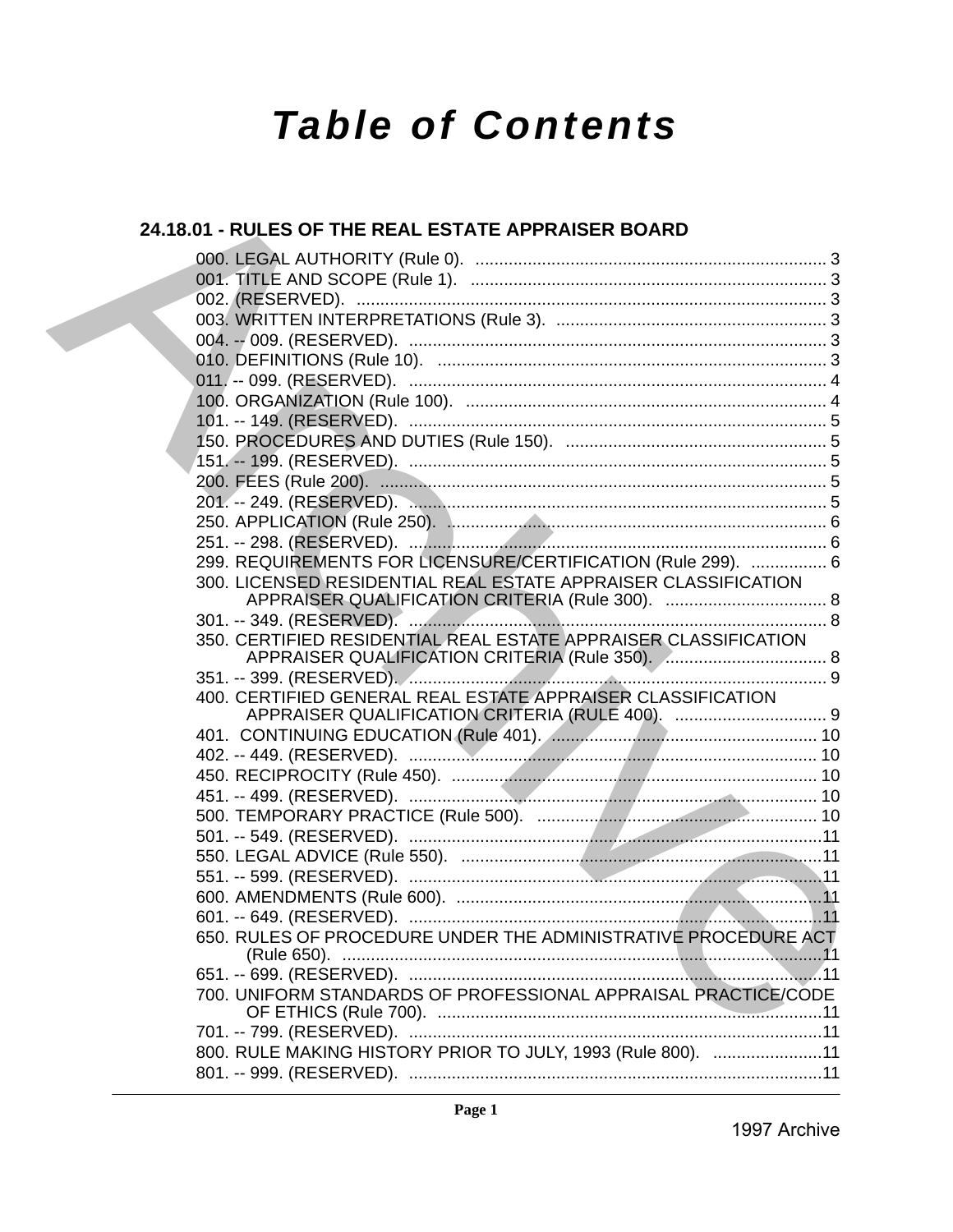

### **24.18.01 - RULES OF THE REAL ESTATE APPRAISER BOARD**

### <span id="page-1-1"></span>**000. LEGAL AUTHORITY (Rule 0).**

These rules are hereby prescribed and established pursuant to the authority vested in the Real Estate Appraiser Board by the provisions of Section 54-4106, Idaho Code. (7-1-93)

### <span id="page-1-2"></span>**001. TITLE AND SCOPE (Rule 1).**

These rules shall be cited as IDAPA 24, Title 18, Chapter 01, " Rules of the Real Estate Appraiser Board." (7-1-97)

### <span id="page-1-3"></span>**002. (RESERVED).**

### <span id="page-1-4"></span>**003. WRITTEN INTERPRETATIONS (Rule 3).**

The board may have written statements which pertain to the interpretation of the rules of this chapter. Such interpretations, if any, are available for public inspection and copying at cost in the main office of the Bureau of Occupational Licenses. (7-1-93)

### <span id="page-1-5"></span>**004. -- 009. (RESERVED).**

### <span id="page-1-6"></span>**010. DEFINITIONS (Rule 10).**

The definitions numbered 1-12, appearing at Section 54-4104 of the Idaho Code are incorporated herein by reference as if set forth in full.

<span id="page-1-0"></span>01. Advisory Committee. A committee of state certified or licensed real estate appraisers appointed by the board to provide technical assistance relating to real estate appraisal standards and real estate appraiser experience, education and examination requirements that are appropriate for each classification of state certified or licensed real estate appraiser. (7-1-93) **24.16.01 - RULES OF THE REAL ESTATE APPRAISER BOARD<br>
1998.** LIBERAL ATTICURENTY (Reds.),<br>
The presentation is dependent to the interest vector of the liberal vector of the liberal Appendix Board<br>
1997. THE ARCHIVEORY (Re

02. Appraisal Foundation. The Appraisal Foundation means the Appraisal Foundation established on November 30, 1987, as a not-for-profit corporation under the laws of Illinois. (7-1-97)

03. Appraiser Qualifications Board. Appraiser Qualifications Board of The Appraisal Foundation establishes the qualifications criteria for licensing, certification and recertification of appraisers. (7-1-97)

04. Appraisal Standards Board. The Appraisal Standards Board of the Appraisal Foundation develops, publishes, interprets and amends the Uniform Standards of Professional Appraisal Practice (USPAP) on behalf of appraisers and users of appraisal services. (7-1-97) appraisers and users of appraisal services.

Associate College Degree. A degree awarded by a college or university which has been accredited by the Council on Post-Secondary Accreditation or an accrediting body approved by the United States Department of Education. The associate degree must be based upon a minimum two-year (2) program. (7-1-93) Education. The associate degree must be based upon a minimum two-year  $(2)$  program.

Bureau. The Bureau of Occupational Licenses, Department of Self-Governing Agencies as estion 67-2601. Idaho Code. (7-1-93) established by Section 67-2601, Idaho Code.

07. Chief. The Bureau Chief of the Bureau of Occupational Licenses as established by Section 67-<br>(7-1-93) 2602, Idaho Code.

08. Classroom Hour. Fifty (50) minutes out of each sixty (60) minute hour. (7-1-93)

09. College Degree. A degree awarded by a college or university which has been accredited by the Council on Post-Secondary Accreditation or an accrediting body approved by the United States Department of Education. The college degree must be based upon a minimum four-year (4) program. (7-1-93) Education. The college degree must be based upon a minimum four-year (4) program.

10. Field Real Estate Appraisal Experience. Personal inspections of real property, assembly and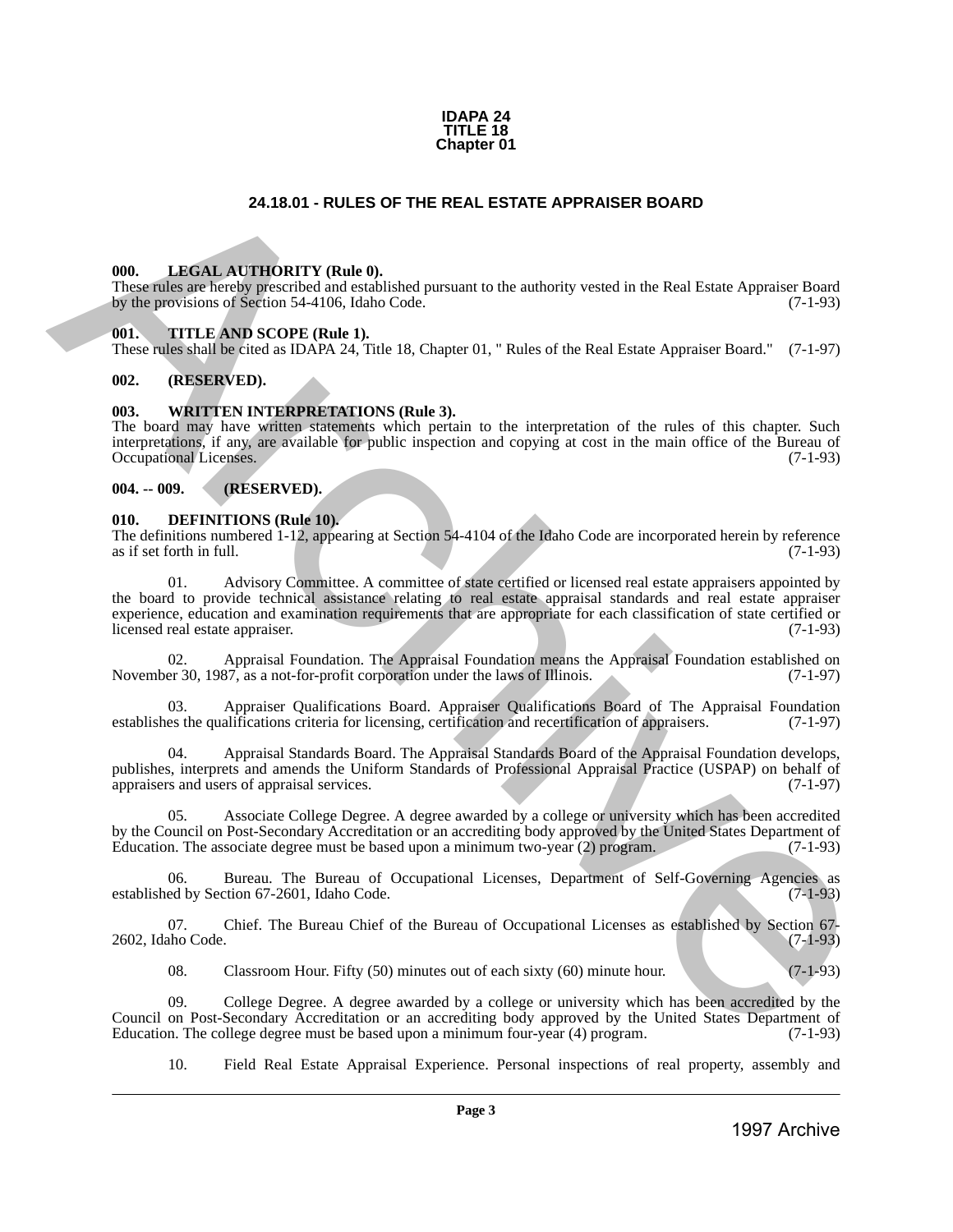analysis of relevant facts, and, by the use of reason and the exercise of judgement, formation of objective opinions as to the market or other value of such properties or interests therein and preparation of written appraisal reports or other memoranda showing data, reasoning, and conclusion. Professional responsibility for the valuation function is essential. (7-1-93)

11. FIRREA. Title XI, Financial Institutions Reform, Recovery and Enforcement Act of 1989 was designed to ensure that more reliable appraisals are rendered in connection with federally related transactions.

(7-1-93)

12. Nationally Recognized Appraisal Organization. An appraisal organization which is a member of raisal Foundation. (7-1-93) The Appraisal Foundation.

13. Real Estate. In addition to the previous definition in Section 54-4104(7), Idaho Code will also mean fied parcel or tract of land, including improvements, if any. (7-1-93) an identified parcel or tract of land, including improvements, if any.

14. Real Property. In addition to the previous definition in Section 54-4104(8), Idaho Code will also cor more defined interests, benefits, or rights inherent in the ownership of real estate. (7-1-93) mean one or more defined interests, benefits, or rights inherent in the ownership of real estate.

15. Residential Unit. Real estate with a current highest and best use of a residential nature. (7-1-93)

16. Specialized Appraisal Services. Services which include situations in which an appraiser is employed or retained to provide appraisal services that do not fall within the defined term "appraisal assignments". Specialized appraisal services relate to the employer's or client's individual needs or investment objectives and commonly include specialized marketing and financing studies as well as analysis, opinions, and conclusions rendered in connection with activities such as real estate brokerage, mortgage banking, and real estate counseling, including real estate tax counseling. including real estate tax counseling. anciero de Archives Archives Archives Archives Archives Archives Archives Archives Archives Archives Archives Archives Archives Archives Archives Archives Archives Archives Archives Archives Archives Archives Archives A

17. Uniform Standards of Professional Appraisal Practice. Those uniform standards adopted by The Appraisal Foundation's Appraisal Standards Board. These standards may be altered, amended, interpreted, supplemented, or repealed by The Appraisal Standards Board (ASB) from time to time. (7-1-97)

### <span id="page-2-0"></span>**011. -- 099. (RESERVED).**

### <span id="page-2-1"></span>**100. ORGANIZATION (Rule 100).**

01. Board Name. In accordance with Idaho Statutes, the name of this Board shall be the Idaho Real Estate Appraiser Board, hereafter called the Board. Whenever reference is made to Law, the same shall refer to the Laws of the state of Idaho.

02. Organization of Board. At the first meeting of each year, the Board shall organize and elect from its members a Chairman, Vice Chairman, and Secretary who shall assume the duties of their respective offices immediately upon such selection. (7-1-93) immediately upon such selection.

03. Board Members and Duties. (7-1-93)

a. Chairman - The Chairman shall be a voting member of the Board, and when present preside at all meetings, appoint with the consent of the Board all committees, and shall otherwise perform all duties pertaining to the office of Chairman. The Chairman shall be an ex-officio member of all committees. (7-1-93)

Vice-Chairman - The Vice Chairman shall, in the absence or incapacity of the Chairman, exercise sess all the powers of the Chairman. the duties and possess all the powers of the Chairman.

c. Secretary - The Secretary of the Board shall keep an accurate record of the proceedings at the meetings of the Board, he/she shall cause a copy of the minutes of the previous meeting to be sent to all members of the Board at least fifteen (15) days prior to the next regular meeting of the Board, he/she shall receive correspondence directed to the Board, and he/she shall cause answers to be written in behalf of the Board. (7-1-93) directed to the Board, and he/she shall cause answers to be written in behalf of the Board.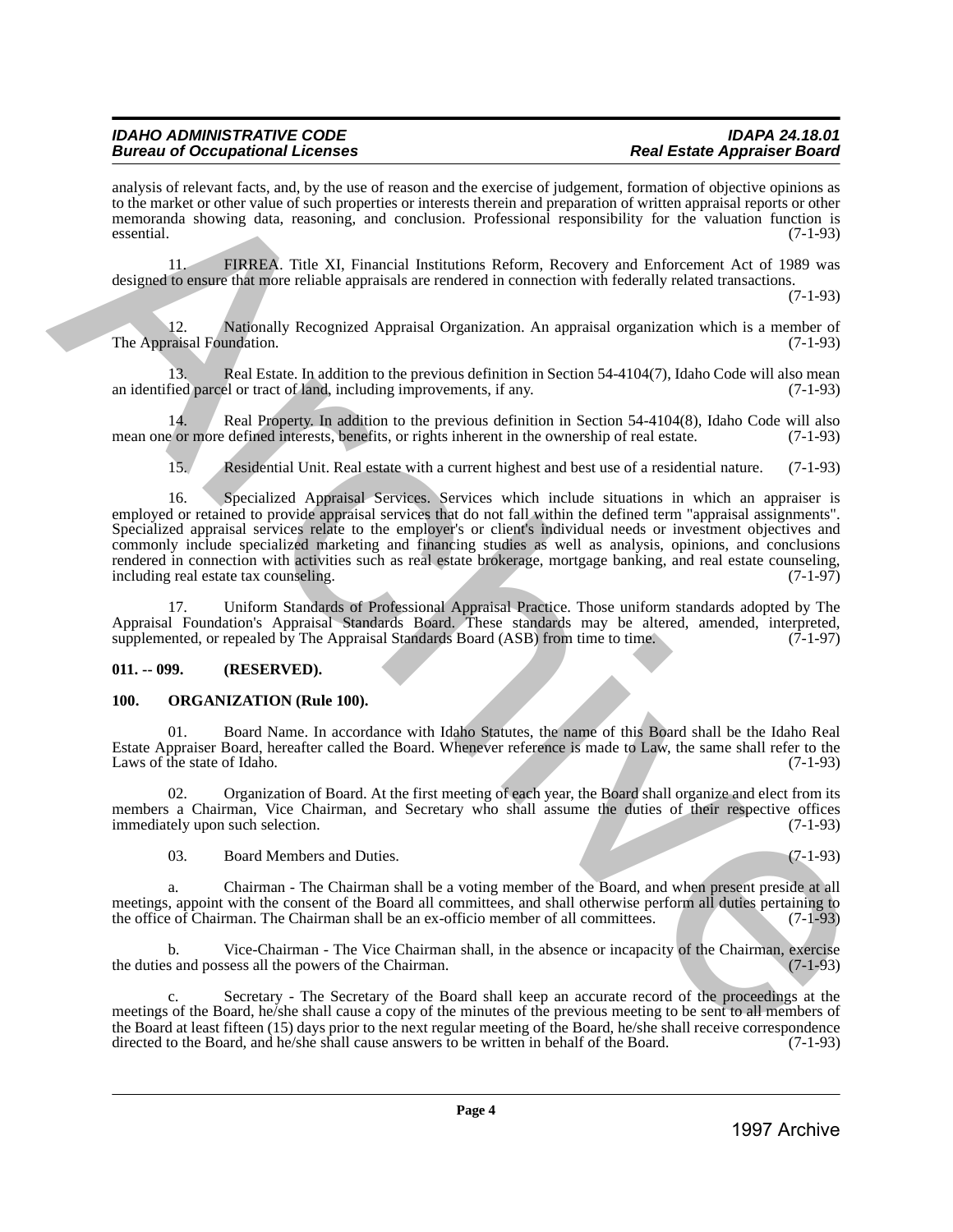d. Executive Secretary - The Chief of the Bureau of Occupational Licenses shall be the acting Executive Secretary of the Board and all records of the Board shall be in the charge of the Executive Secretary. The office of the Executive Secretary shall provide such clerical assistance as may be required by the Board. He shall be an advisor to the Board, without membership status. (7-1-97)

### <span id="page-3-0"></span>**101. -- 149. (RESERVED).**

### <span id="page-3-1"></span>**150. PROCEDURES AND DUTIES (Rule 150).**

01. Meetings. The Board shall meet at least four (4) times annually and at such other times as requested oard or its chairman. (7-1-93) by the Board or its chairman.

02. Voting - A Quorum Shall Be Three (3) Board Members. A majority vote of the quorum present considered the action of the Board as a whole. (7-1-97) shall be considered the action of the Board as a whole.

### <span id="page-3-2"></span>**151. -- 199. (RESERVED).**

### <span id="page-3-3"></span>**200. FEES (Rule 200).**

Fees are established in accord with Section 54-4113, Idaho Code as follows: (7-1-93)

| -01. |  |  | Application. Application for qualification - two hundred dollars (\$200). | $(7-1-93)$ |
|------|--|--|---------------------------------------------------------------------------|------------|
|------|--|--|---------------------------------------------------------------------------|------------|

02. Original Certification/License. Original Certification/License - one hundred dollars (\$100\*). (7-1-93)

03. Certification/License Renewal. Certification/License renewal - two hundred dollars (\$200).

(7-1-97)

04. Reinstatement. Reinstatement fees are as provided in Section 67-2614, Idaho Code - twenty-five (525). dollars  $(\$25)$ .

| -05. | Duplicate Certificate/License, Duplicate Certificate/License - twenty-five dollars (\$25). (7-1-93) |  |  |  |
|------|-----------------------------------------------------------------------------------------------------|--|--|--|
|      |                                                                                                     |  |  |  |

06. History Record. History record - twenty-five dollars (\$25). (7-1-93)

07. Application for Reciprocity. Application for reciprocity - two hundred dollars (\$200). (7-1-93)

08. Original Certification/License Via Reciprocity. Original Certification/License via reciprocity - one dollars (\$100). (7-1-93) hundred dollars  $(\$100)$ .

09. Temporary Permit. Temporary permit - one hundred dollars (\$100). (7-1-93)

10. Examination and Reexamination Fees. Examination and Reexamination fees will be calculated based on the actual cost of the examination. Successful applicants will be notified of the fees at the time they are scheduled for examination.

11. Fees Are Non-Refundable. Fees are non-refundable. (7-1-93)

12. Fees Followed By \* Means. Proposed fees for these categories marked with an asterisk include an estimated twenty five dollars (\$25) to be submitted by the state to federal government. Title XI, Section 1109 requires each state to submit a roster listing of state certified/licensed appraisers to the Appraiser Subcommittee "no less than annually". The state is also required to collect from such individuals who perform appraisals in federally related transactions an annual registry fee of "not more than twenty five dollars  $(\$25)$ ," such fees to be transmitted by the state to the federal government on an annual basis. state to the federal government on an annual basis. Example, the matrix Section 11 in Cliential at the Barnel of Computeriol Herenover, and the matrix Section 11 in the matrix Section 11 in the matrix Section 11 in the matrix Section 11 in the matrix Section 11 in the matr

<span id="page-3-4"></span>**201. -- 249. (RESERVED).**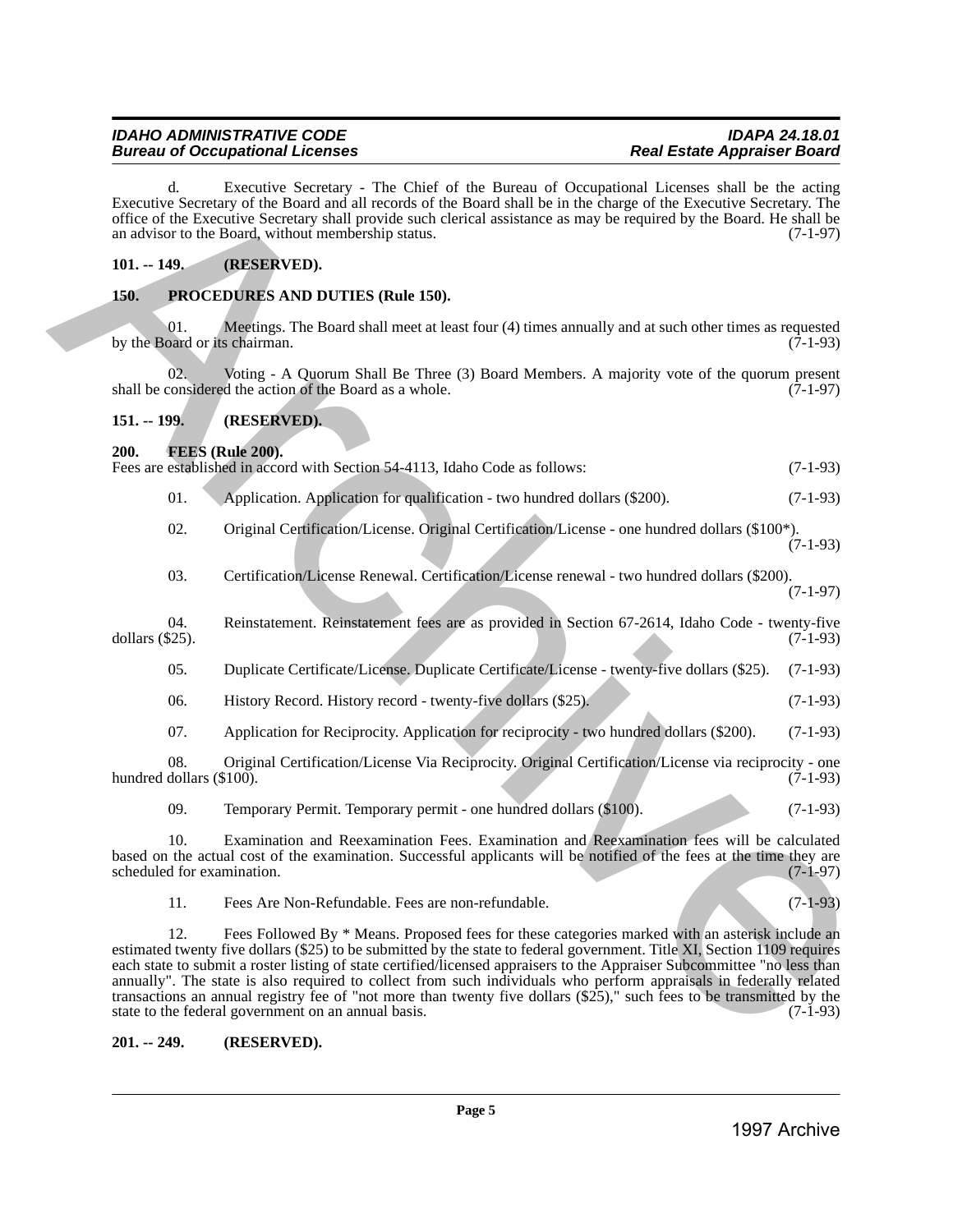### <span id="page-4-0"></span>**250. APPLICATION (Rule 250).**

### <span id="page-4-1"></span>**251. -- 298. (RESERVED).**

### <span id="page-4-2"></span>**299. REQUIREMENTS FOR LICENSURE/CERTIFICATION (Rule 299).**

| 02. | Education. |  | $(7-1-97)$<br>$\overline{\phantom{a}}$ |
|-----|------------|--|----------------------------------------|
|     |            |  |                                        |

| 01.<br>Filing Application with Supporting Documents and Fees. Any person desiring to apply for<br>certification/licensure must submit a completed application with required supporting documents and appropriate fees<br>to the Bureau of Occupational Licenses at its official address. After the qualifications have been reviewed/verified<br>and approved by the Board, the applicant will receive the pre-approved examination application and must submit the<br>appropriate fees to the examining entity.<br>Application Deadline Date. Completed applications must be received by the Executive Secretary at<br>02.<br>least thirty (30) days prior to the next scheduled board meeting in order to be reviewed by the Board. Applications<br>received less than thirty (30) days in advance will be held until a subsequent meeting.<br>03.<br>Eligibility for Examination, The qualified applicant will be assigned to the first available<br>examination subsequent to determination of eligibility.<br>$251 - 298$ .<br>(RESERVED).<br><b>REQUIREMENTS FOR LICENSURE/CERTIFICATION (Rule 299).</b><br>All applicants for licensure/certification in any real estate appraiser classification must meet the following<br>requirements in addition to those requirements set forth in Sections 300, 350, and 400 below.<br>Examination. Successful completion of an examination approved by the Board pursuant to the<br>01.<br>guidelines of The Appraisal Foundation.<br>02.<br>Education.<br>Credit toward the classroom hour requirement may only be granted where the length of the<br>a.<br>educational offering is at least fifteen (15) hours, and the individual successfully completes an examination pertinent<br>to the educational offering. | $(7-1-97)$<br>$(7-1-97)$<br>$(7-1-97)$<br>$(7-1-97)$<br>$(7-1-97)$<br>$(7-1-97)$<br>$(7-1-97)$ |
|---------------------------------------------------------------------------------------------------------------------------------------------------------------------------------------------------------------------------------------------------------------------------------------------------------------------------------------------------------------------------------------------------------------------------------------------------------------------------------------------------------------------------------------------------------------------------------------------------------------------------------------------------------------------------------------------------------------------------------------------------------------------------------------------------------------------------------------------------------------------------------------------------------------------------------------------------------------------------------------------------------------------------------------------------------------------------------------------------------------------------------------------------------------------------------------------------------------------------------------------------------------------------------------------------------------------------------------------------------------------------------------------------------------------------------------------------------------------------------------------------------------------------------------------------------------------------------------------------------------------------------------------------------------------------------------------------------------------------------------------------------------------|------------------------------------------------------------------------------------------------|
|                                                                                                                                                                                                                                                                                                                                                                                                                                                                                                                                                                                                                                                                                                                                                                                                                                                                                                                                                                                                                                                                                                                                                                                                                                                                                                                                                                                                                                                                                                                                                                                                                                                                                                                                                                     |                                                                                                |
|                                                                                                                                                                                                                                                                                                                                                                                                                                                                                                                                                                                                                                                                                                                                                                                                                                                                                                                                                                                                                                                                                                                                                                                                                                                                                                                                                                                                                                                                                                                                                                                                                                                                                                                                                                     |                                                                                                |
|                                                                                                                                                                                                                                                                                                                                                                                                                                                                                                                                                                                                                                                                                                                                                                                                                                                                                                                                                                                                                                                                                                                                                                                                                                                                                                                                                                                                                                                                                                                                                                                                                                                                                                                                                                     |                                                                                                |
|                                                                                                                                                                                                                                                                                                                                                                                                                                                                                                                                                                                                                                                                                                                                                                                                                                                                                                                                                                                                                                                                                                                                                                                                                                                                                                                                                                                                                                                                                                                                                                                                                                                                                                                                                                     |                                                                                                |
|                                                                                                                                                                                                                                                                                                                                                                                                                                                                                                                                                                                                                                                                                                                                                                                                                                                                                                                                                                                                                                                                                                                                                                                                                                                                                                                                                                                                                                                                                                                                                                                                                                                                                                                                                                     |                                                                                                |
|                                                                                                                                                                                                                                                                                                                                                                                                                                                                                                                                                                                                                                                                                                                                                                                                                                                                                                                                                                                                                                                                                                                                                                                                                                                                                                                                                                                                                                                                                                                                                                                                                                                                                                                                                                     |                                                                                                |
|                                                                                                                                                                                                                                                                                                                                                                                                                                                                                                                                                                                                                                                                                                                                                                                                                                                                                                                                                                                                                                                                                                                                                                                                                                                                                                                                                                                                                                                                                                                                                                                                                                                                                                                                                                     |                                                                                                |
|                                                                                                                                                                                                                                                                                                                                                                                                                                                                                                                                                                                                                                                                                                                                                                                                                                                                                                                                                                                                                                                                                                                                                                                                                                                                                                                                                                                                                                                                                                                                                                                                                                                                                                                                                                     |                                                                                                |
| b.<br>Credit for the classroom hour requirement may be obtained from the following:                                                                                                                                                                                                                                                                                                                                                                                                                                                                                                                                                                                                                                                                                                                                                                                                                                                                                                                                                                                                                                                                                                                                                                                                                                                                                                                                                                                                                                                                                                                                                                                                                                                                                 | $(7-1-97)$                                                                                     |
| i.<br>Colleges or Universities.                                                                                                                                                                                                                                                                                                                                                                                                                                                                                                                                                                                                                                                                                                                                                                                                                                                                                                                                                                                                                                                                                                                                                                                                                                                                                                                                                                                                                                                                                                                                                                                                                                                                                                                                     | $(7-1-97)$                                                                                     |
| ii.<br>Community or Junior Colleges.                                                                                                                                                                                                                                                                                                                                                                                                                                                                                                                                                                                                                                                                                                                                                                                                                                                                                                                                                                                                                                                                                                                                                                                                                                                                                                                                                                                                                                                                                                                                                                                                                                                                                                                                | $(7-1-97)$                                                                                     |
| iii.<br>Any member of the Appraisal Foundation.                                                                                                                                                                                                                                                                                                                                                                                                                                                                                                                                                                                                                                                                                                                                                                                                                                                                                                                                                                                                                                                                                                                                                                                                                                                                                                                                                                                                                                                                                                                                                                                                                                                                                                                     | $(7-1-97)$                                                                                     |
| iv.<br>State or Federal Agencies or Commissions.                                                                                                                                                                                                                                                                                                                                                                                                                                                                                                                                                                                                                                                                                                                                                                                                                                                                                                                                                                                                                                                                                                                                                                                                                                                                                                                                                                                                                                                                                                                                                                                                                                                                                                                    | $(7-1-97)$                                                                                     |
| Other providers approved by the Board.<br>V.                                                                                                                                                                                                                                                                                                                                                                                                                                                                                                                                                                                                                                                                                                                                                                                                                                                                                                                                                                                                                                                                                                                                                                                                                                                                                                                                                                                                                                                                                                                                                                                                                                                                                                                        | $(7-1-97)$                                                                                     |
| Only those courses completed within the ten (10) years immediately preceding the date of<br>c.<br>application will be accepted for meeting educational requirements, except for the Uniform Standards of Professional<br>Appraisal Practice, and Code of Ethics as noted in Subsections 300.02.a.; 350.02.a.; and 400.02.a.                                                                                                                                                                                                                                                                                                                                                                                                                                                                                                                                                                                                                                                                                                                                                                                                                                                                                                                                                                                                                                                                                                                                                                                                                                                                                                                                                                                                                                         | $(7-1-97)$                                                                                     |
| The Board may grant credit for courses where the applicant obtained credit from the course<br>d.<br>provider by challenge examination without attending the courses, provided the Board is satisfied with the quality of<br>the challenge examination that was administered by the course provider.                                                                                                                                                                                                                                                                                                                                                                                                                                                                                                                                                                                                                                                                                                                                                                                                                                                                                                                                                                                                                                                                                                                                                                                                                                                                                                                                                                                                                                                                 | $(7-1-97)$                                                                                     |
| Various appraisal courses may be credited toward the classroom hour education requirement.<br>e.<br>Applicants must demonstrate that their education involved coverage of all topics listed below. Licensed Residential<br>and Certified Residential must include emphasis in one (1) to four (4) unit residential properties; Certified General<br>must include emphasis in nonresidential properties.                                                                                                                                                                                                                                                                                                                                                                                                                                                                                                                                                                                                                                                                                                                                                                                                                                                                                                                                                                                                                                                                                                                                                                                                                                                                                                                                                             | $(7-1-97)$                                                                                     |
| i.<br>Influences on Real Estate Value.                                                                                                                                                                                                                                                                                                                                                                                                                                                                                                                                                                                                                                                                                                                                                                                                                                                                                                                                                                                                                                                                                                                                                                                                                                                                                                                                                                                                                                                                                                                                                                                                                                                                                                                              | $(7-1-97)$                                                                                     |
|                                                                                                                                                                                                                                                                                                                                                                                                                                                                                                                                                                                                                                                                                                                                                                                                                                                                                                                                                                                                                                                                                                                                                                                                                                                                                                                                                                                                                                                                                                                                                                                                                                                                                                                                                                     |                                                                                                |
|                                                                                                                                                                                                                                                                                                                                                                                                                                                                                                                                                                                                                                                                                                                                                                                                                                                                                                                                                                                                                                                                                                                                                                                                                                                                                                                                                                                                                                                                                                                                                                                                                                                                                                                                                                     | Page 6<br>1997 Archive                                                                         |

|  | Influences on Real Estate Value. | $(7-1-97)$ |
|--|----------------------------------|------------|
|--|----------------------------------|------------|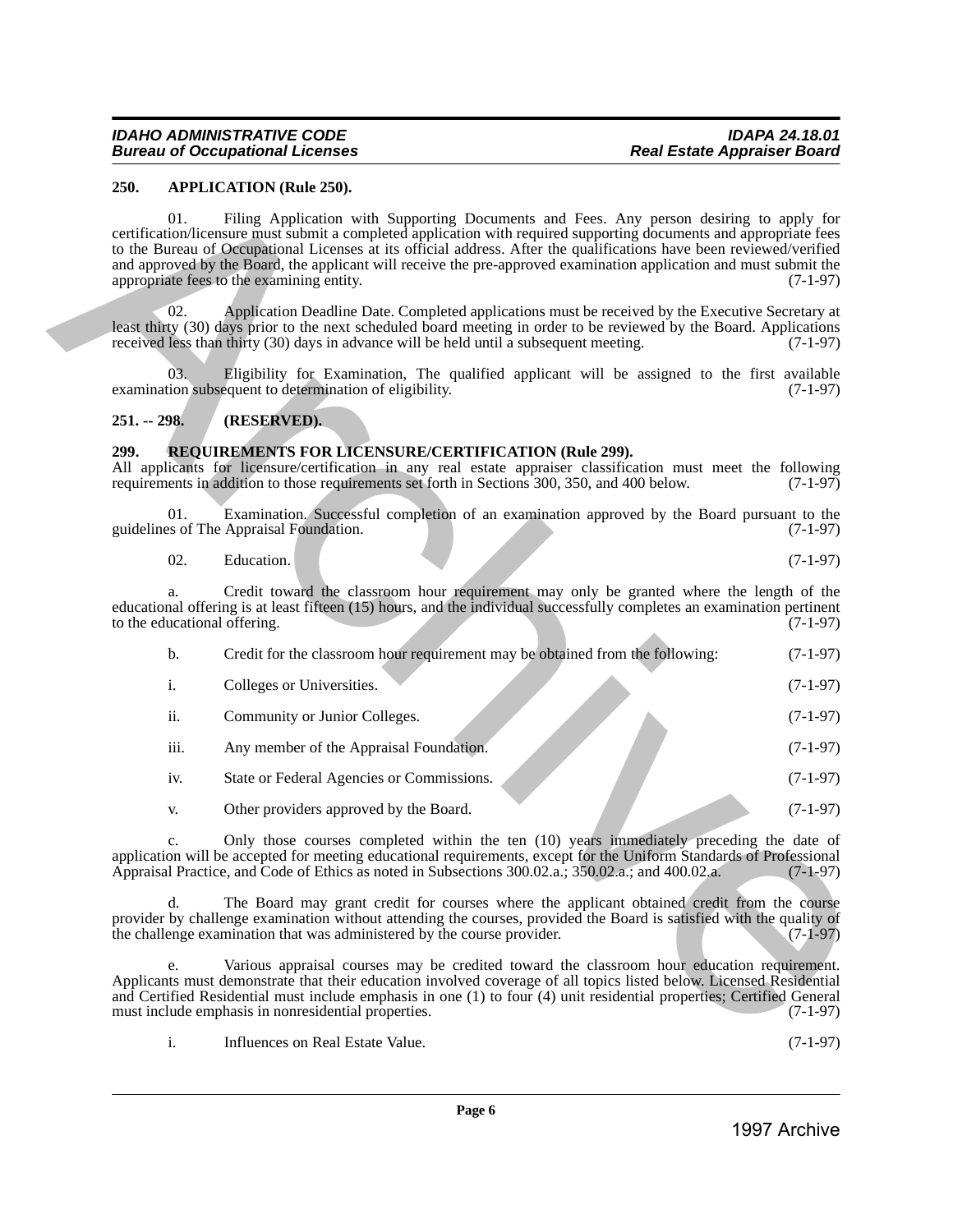|                          | <b>IDAHO ADMINISTRATIVE CODE</b><br><b>Bureau of Occupational Licenses</b>                                                                                                                                                                                                                                                                                                                                                                                                                                                             | <b>IDAPA 24.18.01</b><br><b>Real Estate Appraiser Board</b> |  |  |
|--------------------------|----------------------------------------------------------------------------------------------------------------------------------------------------------------------------------------------------------------------------------------------------------------------------------------------------------------------------------------------------------------------------------------------------------------------------------------------------------------------------------------------------------------------------------------|-------------------------------------------------------------|--|--|
| ii.                      | Legal Considerations in Appraisal.                                                                                                                                                                                                                                                                                                                                                                                                                                                                                                     | $(7-1-97)$                                                  |  |  |
| iii.                     | Types of Value.                                                                                                                                                                                                                                                                                                                                                                                                                                                                                                                        | $(7-1-97)$                                                  |  |  |
| iv.                      | Economic Principles.                                                                                                                                                                                                                                                                                                                                                                                                                                                                                                                   | $(7-1-97)$                                                  |  |  |
| V.                       | Real Estate Markets and Analysis.                                                                                                                                                                                                                                                                                                                                                                                                                                                                                                      | $(7-1-97)$                                                  |  |  |
| vi.                      | Valuation Process.                                                                                                                                                                                                                                                                                                                                                                                                                                                                                                                     | $(7-1-97)$                                                  |  |  |
| vii.                     | Property Description.                                                                                                                                                                                                                                                                                                                                                                                                                                                                                                                  | $(7-1-97)$                                                  |  |  |
| vii.                     | Highest and Best Use Analysis.                                                                                                                                                                                                                                                                                                                                                                                                                                                                                                         | $(7-1-97)$                                                  |  |  |
| ix.                      | <b>Appraisal Statistical Concepts.</b>                                                                                                                                                                                                                                                                                                                                                                                                                                                                                                 | $(7-1-97)$                                                  |  |  |
| х.                       | Sales Comparison Approach.                                                                                                                                                                                                                                                                                                                                                                                                                                                                                                             | $(7-1-97)$                                                  |  |  |
| xii.                     | Site Value.                                                                                                                                                                                                                                                                                                                                                                                                                                                                                                                            | $(7-1-97)$                                                  |  |  |
| xiii.                    | Cost Approach.                                                                                                                                                                                                                                                                                                                                                                                                                                                                                                                         | $(7-1-97)$                                                  |  |  |
| xiv.                     | Income Approach.                                                                                                                                                                                                                                                                                                                                                                                                                                                                                                                       | $(7-1-97)$                                                  |  |  |
| XV.                      | Valuation of Partial Interests.                                                                                                                                                                                                                                                                                                                                                                                                                                                                                                        | $(7-1-97)$                                                  |  |  |
| XVI.                     | Appraisal Standards and Ethics.                                                                                                                                                                                                                                                                                                                                                                                                                                                                                                        | $(7-1-97)$                                                  |  |  |
| f.                       | Advanced courses will be those courses for which an introductory or basic course is required.<br>Typically classes titled "Introductory," "Basic," or "Principles" will not be accepted for advanced requirements.                                                                                                                                                                                                                                                                                                                     | $(7-1-97)$                                                  |  |  |
| 03.                      | Experience.                                                                                                                                                                                                                                                                                                                                                                                                                                                                                                                            | $(7-1-97)$                                                  |  |  |
| a.                       | The work product claimed for experience credit must be in conformity with the Uniform Standards<br>of Professional Appraisal Practice or shall be in compliance with generally accepted standards which were in effect at<br>the time those appraisals were prepared.                                                                                                                                                                                                                                                                  | $(7-1-97)$                                                  |  |  |
| $\mathbf{b}$ .           | A year of experience is equal to a minimum of one thousand $(1,000)$ hours worked during a<br>consecutive twelve (12) month period. Regardless of the number of experience hours submitted or obtained during<br>any twelve $(12)$ month period, no more than one thousand $(1,000)$ of those hours may be credited to meet this<br>requirement. Hours obtained in excess of one thousand (1,000) hours during any consecutive twelve (12) month<br>period may not be credited or carried over into the next twelve (12) month period. | $(7-1-97)$                                                  |  |  |
| c.<br>evaluation.        | Only experience gained during the five (5) years preceding application will be considered for                                                                                                                                                                                                                                                                                                                                                                                                                                          | $(7-1-97)$                                                  |  |  |
| d.                       | Acceptable non field appraisal experience includes, but is not limited to the following: Fee and<br>Staff appraisal analysis, tax appraisal, appraisal analysis, review appraisal, real estate counseling, highest and best use<br>analysis, feasibility analysis/study and teaching of appraisal courses.                                                                                                                                                                                                                             | $(7-1-97)$                                                  |  |  |
| e.                       | An appraiser applying for certification/licensure must verify his completion of the required<br>experience via affidavit, under oath subject to penalty of perjury, and notarized on a form provided by the Board.                                                                                                                                                                                                                                                                                                                     | $(7-1-97)$                                                  |  |  |
| i.<br>experience credit. | To demonstrate experience the Board requires submission of a log which details hours claimed for                                                                                                                                                                                                                                                                                                                                                                                                                                       | $(7-1-97)$                                                  |  |  |
|                          |                                                                                                                                                                                                                                                                                                                                                                                                                                                                                                                                        |                                                             |  |  |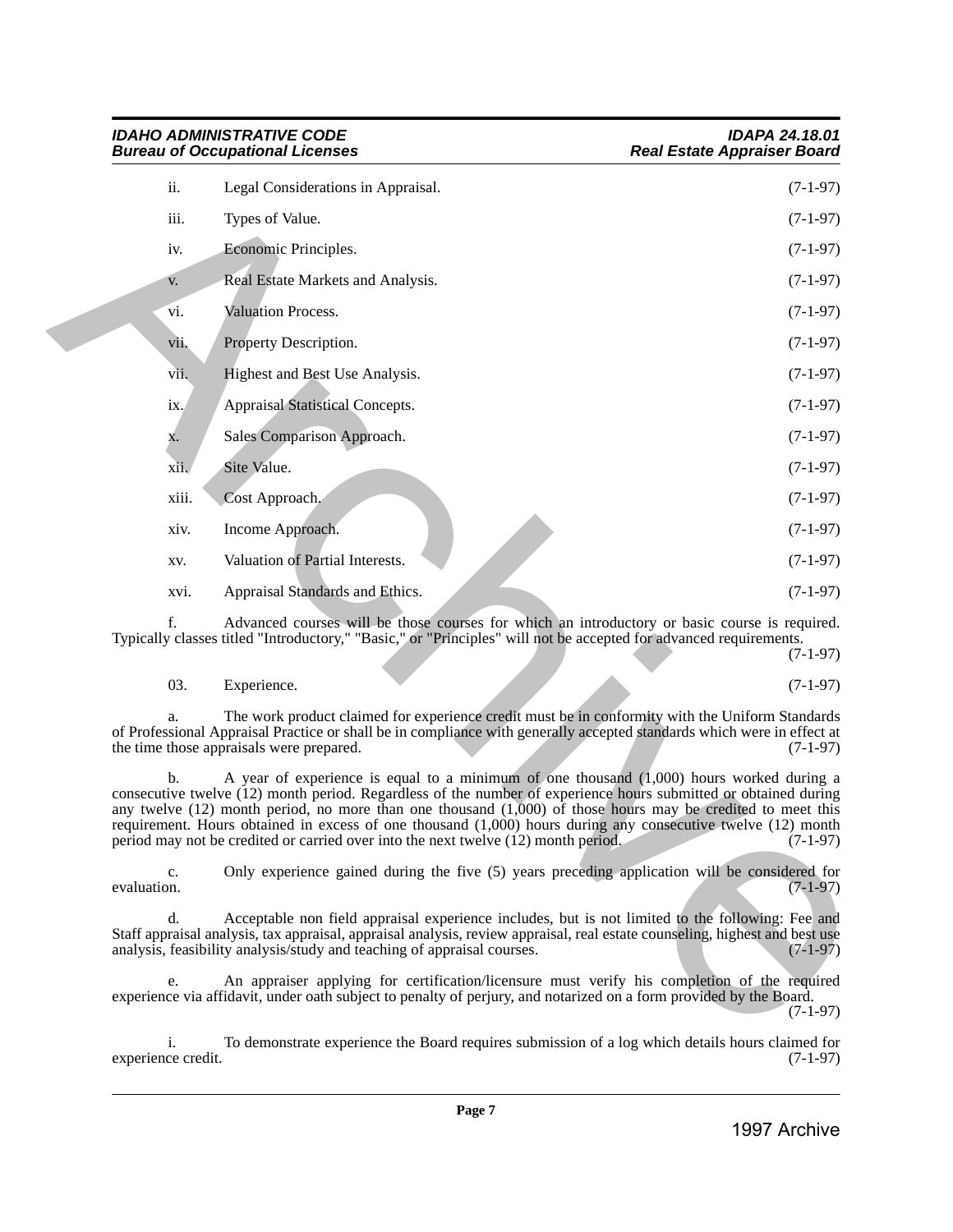ii. The Board reserves the right to contact an employer for confirmation of length and extent of ce claimed. This may require an employer to submit appraisal reports and/or an affidavit. (7-1-97) experience claimed. This may require an employer to submit appraisal reports and/or an affidavit.

iii. The Board may request submission of written reports or file memoranda which substantiate an applicant's claim for experience credit. (7-1-97)

f. Ad valorem tax appraisers who demonstrate that they use techniques to value properties similar to those used by appraisers and effectively use the process as defined in Subsection 010.10, Field Real Estate Appraisal Experience will receive experience credit. (7-1-97)

### <span id="page-6-0"></span>**300. LICENSED RESIDENTIAL REAL ESTATE APPRAISER CLASSIFICATION APPRAISER QUALIFICATION CRITERIA (Rule 300).**

The state licensed residential real estate appraiser classification applies to the appraisal of residential real property consisting of one (1) to four (4) noncomplex residential units having a transaction value less than one million dollars  $(1,000,000)$  and complex one (1) to four (4) residential units having a transaction value less than two hundred fifty thousand dollars (\$250,000). Applicants must meet the following examination, education, and experience requirements in addition to complying with Section 299. Subsequent to being licensed, an individual must meet the continuing education requirement. (7-1-97)

### $01.$  Education.  $(7-1-97)$

a. As a prerequisite to taking the examination for licensure as an Idaho Licensed Real Estate Appraiser, an applicant shall present evidence satisfactory to the board that he has successfully completed not less than ninety (90) classroom hours of courses in subjects related specifically to real estate appraisal approved by the board. Each applicant must have successfully completed not less than seventy (70) classroom hours of study related to those topics outlined under Subsection 299.02.e., the basic principles of real estate appraising. Not less than fifteen (15) and no more than twenty (20) classroom hours of studies within the last five (5) years specifically relating to the Uniform Standards of Professional Appraisal Practice, and Code of Ethics will be credited to the classroom hour requirement. (7-1-97) xigorities shared This more theoretically incomer in evaluation of recommends with a single experimental in the control of the control of the control of the control of the control of the control of the control of the cont

b. After July 1, 1998, an applicant shall present evidence satisfactory to the board that he has an Associate College Degree, or its equivalent to be determined by the Board, in addition to the other required prerequisites in Sections 299 and 300. Classroom hours of successfully completed courses specifically in subjects related to real estate appraisal may be included in the hours required for the associate degree or college degree.

(7-1-97)

02. Experience. Prerequisite to sit for the examination: Equivalent of two (2) years appraisal experience (See Subsection 299.03.b.). Experience documentation in the form of reports or file memoranda should be available to support the claim for experience. (7-1-97) available to support the claim for experience.

a. Of the required two thousand (2,000) hours, the applicant must accumulate a minimum of one thousand five hundred (1,500) hours from field real estate appraisal experience. The balance of five hundred (500) hours may include non field experience, refer to Subsection 299.03.c. (7-1-97) hours may include non field experience, refer to Subsection 299.03.c.

### <span id="page-6-1"></span>**301. -- 349. (RESERVED).**

### <span id="page-6-2"></span>**350. CERTIFIED RESIDENTIAL REAL ESTATE APPRAISER CLASSIFICATION APPRAISER QUALIFICATION CRITERIA (Rule 350).**

The State Certified Residential Real Estate Appraiser classification applies to the appraisal of residential properties of four (4) or less units without regard to transaction value or complexity. Applicants must meet the following examination, education, and experience requirements in addition to complying with Section 299. Subsequent to being certified an individual must meet the continuing education requirement. (7-1-97) certified an individual must meet the continuing education requirement.

- 01. Education.  $(7-1-97)$
- a. As a prerequisite to taking the examination for certification as an Idaho Certified Residential Real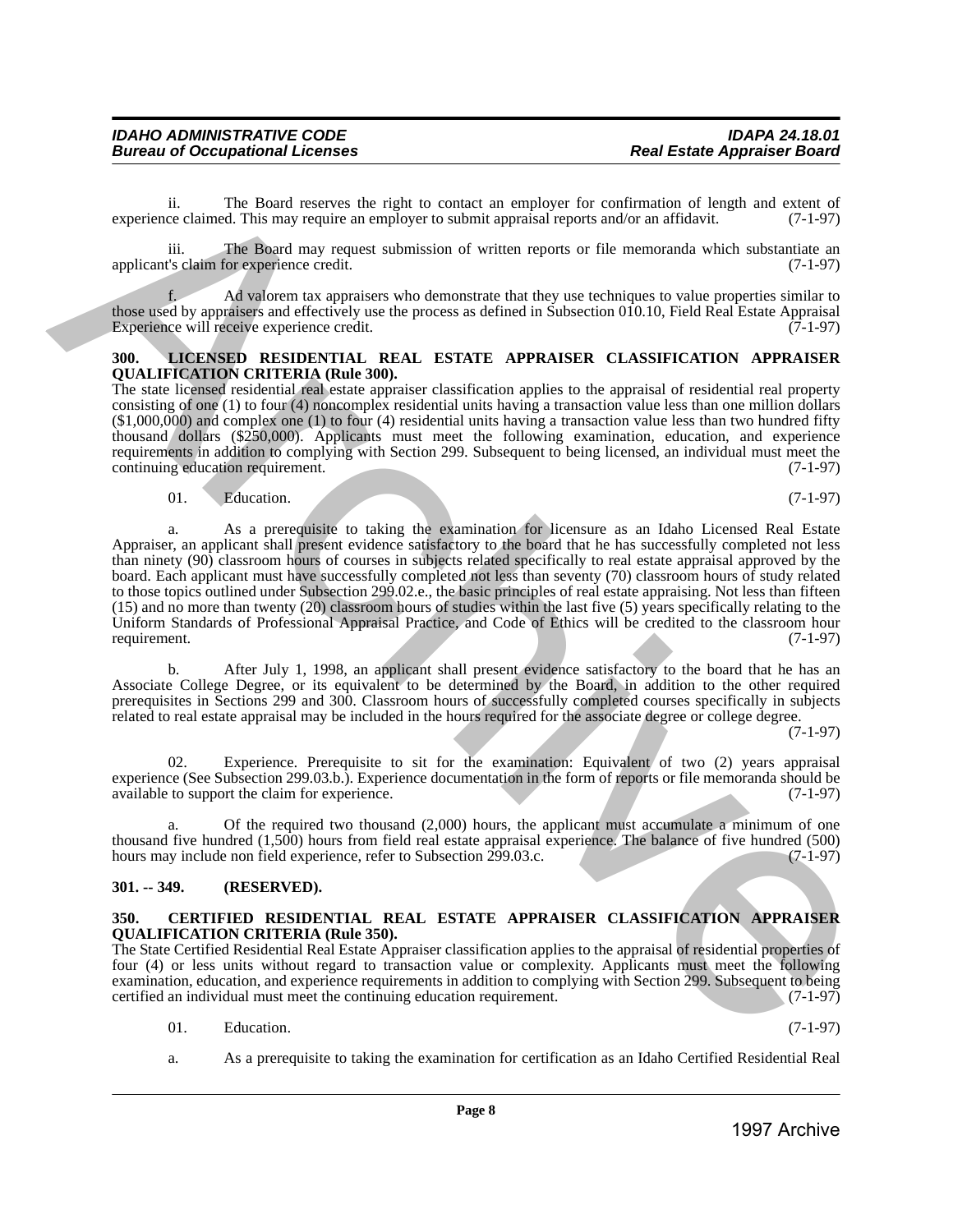Estate Appraiser, an applicant shall present evidence satisfactory to the board that he has successfully completed not less than one hundred twenty (120) classroom hours of courses in subjects related to real estate appraisal approved by the board. Each applicant must have successfully completed not less than ninety (90) classroom hours of study related to those topics outlined under Section 299.02.e., the basic principles of real estate appraising and thirty (30) classroom hours of advanced residential or non-residential specialized courses relating to the topics specified at Subsection 299.02.e. Not less than fifteen (15) and no more than twenty (20) classroom hours of studies within the last five (5) years specifically relating to the Uniform Standards of Professional Appraisal Practice, and Code of Ethics; will be credited to the classroom hour requirement. (7-1-97)

After July 1, 1998, an applicant shall present evidence satisfactory to the board that he has an Associate College Degree, or its equivalent to be determined by the Board, in addition to the other required prerequisites in Sections 299 and 350. Classroom hours of courses successfully completed in subjects specifically related to real estate appraisal may be included in the hours required for the associate degree or college degree.

(7-1-97)

02. Experience. Prerequisite to sit for the examination: Equivalent of three (3) years appraisal experience (See Subsection 299.03.b.). Experience documentation in the form of reports or file memoranda should be available to support the claim for experience. available to support the claim for experience.

Of the required three thousand  $(3,000)$  hours, the applicant must accumulate a minimum of twentyfive hundred (2,500) hours from residential field real estate appraisal experience. The balance of five hundred (500) hours may include non field experience, refer to Subsection 299.03.c. hours may include non field experience, refer to Subsection 299.03.c.

### <span id="page-7-0"></span>**351. -- 399. (RESERVED).**

### <span id="page-7-1"></span>**400. CERTIFIED GENERAL REAL ESTATE APPRAISER CLASSIFICATION APPRAISER QUALIFICATION CRITERIA (RULE 400).**

The State Certified General Real Estate Appraiser classification applies to the appraisal of all types of real property. Applicants must meet the following examination, education, and experience requirements in addition to complying with Section 299. Subsequent to being certified, an individual must meet the continuing education requirement.

(7-1-97)

### 01. Education.  $(7-1-97)$

a. As a prerequisite to taking the examination for certification as an Idaho State Certified General Real Estate Appraiser, an applicant shall present evidence satisfactory to the board that he/she has successfully completed not less than one hundred eighty (180) classroom hours of courses in subjects related specifically to real estate appraisal approved by the board. Each applicant must have successfully completed not less than one hundred sixty (160) classroom hours of study related to those topics outlined under Section 299.02.e. Not less than fifteen (15) and no more than twenty (20) classroom hours of studies within the last five (5) years specifically relating to the Uniform Standards of Professional Appraisal Practice, and Code of Ethics; and one hundred (100) classroom hours of advanced non residential specialized courses relating to the topics specified at Section 299.02.e. (7-1-97) Example, the state of the state of the state of the state in the state in the state of the state of the state of the state in the state in the state of the state in the state in the state in the state of the state in the

b. After July 1, 1998, an applicant shall present evidence satisfactory to the board that he has a college degree, or its equivalent to be determined by the Board, in addition to the other required prerequisites in Sections 299 and 400. Classroom hours of courses successfully completed in subjects specifically related to real estate appraisal may be included in the hours required for the College Degree. (7-1-97)

Experience. Prerequisite to sit for the examination. Equivalent of three (3) years appraisal experience (See Subsection 299.03.b.). Experience documentation in the form of reports or file memoranda should be available to support the claim for experience. (7-1-97)

Of the three thousand  $(3,000)$  hours required, the applicant must accumulate a minimum of two thousand (2,000) hours from nonresidential field real estate appraisal experience. The balance of one thousand  $(1,000)$  hours may be solely residential experience or can include up to five hundred (500) hours of nonfield experience as outlined in Subsection 299.03.c. experience as outlined in Subsection 299.03.c.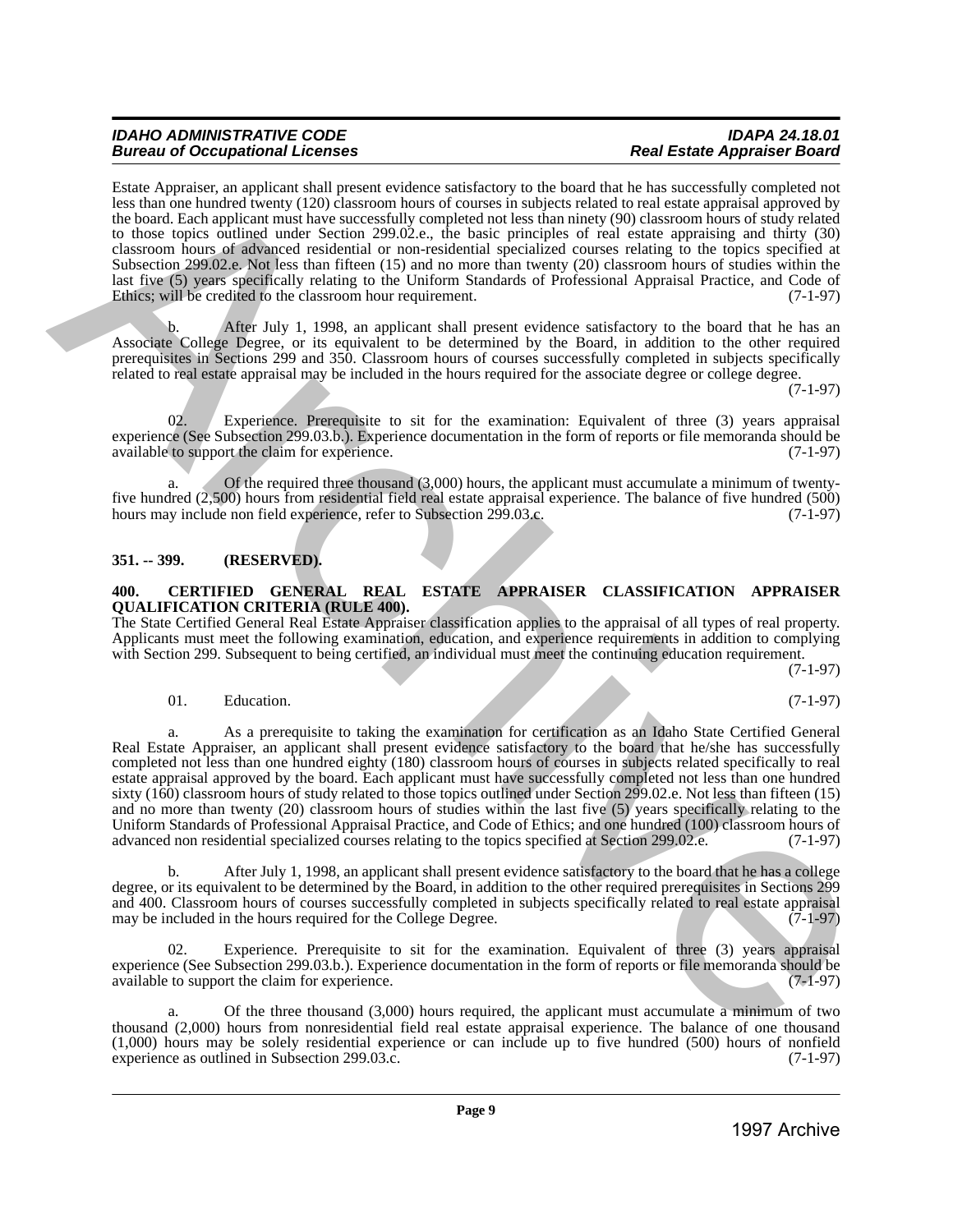### <span id="page-8-0"></span>**401. CONTINUING EDUCATION (Rule 401).**

All certified/licensed appraisers must comply with the following continuing education requirements: (7-1-97)

01. Purpose of Continuing Education. The purpose of continuing education is to ensure that the appraiser participates in a program that maintains and increases his skill, knowledge and competency in real estate appraising. (7-1-97) appraising. (7-1-97)

02. Hours Required. The equivalent of fifteen (15) classroom hours of instruction in courses or seminars for each year during the three (3) years during the period preceding the renewal is required. (For example, a three (3) year certification term would require forty-five (45) hours. These hours may be obtained any time during the three (3) year term. (7-1-97) three  $(3)$  year term. 40. CONTROL TO CONFIGENT (SEE ARCHIVE AND CONFIGE CONTROL TO CONFIGE CONTROL TO CONFIGE CONTROL TO CONFIGE CONTROL TO CONFIGE CONTROL TO CONFIGE CONTROL TO CONFIGE CONTROL TO CONFIGE CONTROL TO CONFIGE CONTROL TO CONFIGE

a. A classroom hour is defined as fifty  $(50)$  minutes out of each sixty  $(60)$  minute segment.  $(7-1-93)$ 

b. Credit toward the classroom hour requirement may be granted only where the length of the nal offering is at least two  $(2)$  hours.  $(7-1-97)$ educational offering is at least two  $(2)$  hours.

c. Credit for the classroom hour requirement may be obtained by accredited courses which have been approved by the appraisal members of The Appraisal Foundation. All other courses must have approval of the Board. (7-1-93)

d. Once every five (5) years an Idaho State Certified/Licensed Real Estate Appraiser will be required to attend fifteen (15) hours of a Uniform Standards of Professional Appraisal Practice course and receive a passing grade on a course examination. (7-1-97) grade on a course examination.

03. Credit for Appraisal Educational Processes and Programs. Continuing education credit may also be granted for participation, other than as a student, in appraisal educational processes and programs. Examples of activities for which credit may be granted are teaching, program development, authorship of textbooks, or similar activities which are determined to be equivalent to obtaining continuing education. (7-1-97) activities which are determined to be equivalent to obtaining continuing education.

04. Requirement When a Certificate/License is Cancelled. For any year (less than five (5)) in which a license is lapsed, cancelled or otherwise non-renewed, fifteen (15) hours of continuing education must be obtained prior to reinstatement. (7-1-97)

### <span id="page-8-1"></span>**402. -- 449. (RESERVED).**

### <span id="page-8-2"></span>**450. RECIPROCITY (Rule 450).**

Applicant must comply with Section 54-4115, Idaho Code. (7-1-93)

01. File Application. File applications on forms provided by the Board. (7-1-93)

02. Submit Statement Verifying Certification/Licensure. Submit current notarized statement verifying ion/licensure in good standing in another state. (7-1-93) certification/licensure in good standing in another state.

03. Reciprocal License Issued. No reciprocal license will be issued where the applicant was originally in a state other than that upon which the reciprocity application is based.  $(7-1-97)$ licensed in a state other than that upon which the reciprocity application is based.

### <span id="page-8-3"></span>**451. -- 499. (RESERVED).**

### <span id="page-8-4"></span>**500. TEMPORARY PRACTICE (Rule 500).**

01. Requirements for Issuance. A permit to temporarily practice may be issued to individuals coming to Idaho who are certified/licensed in another state and are either transferring to Idaho or have a temporary assignment in Idaho. (7-1-93) assignment in Idaho.

02. Provide Proof of Current Certification or Licensure. Must provide proof of current certification or